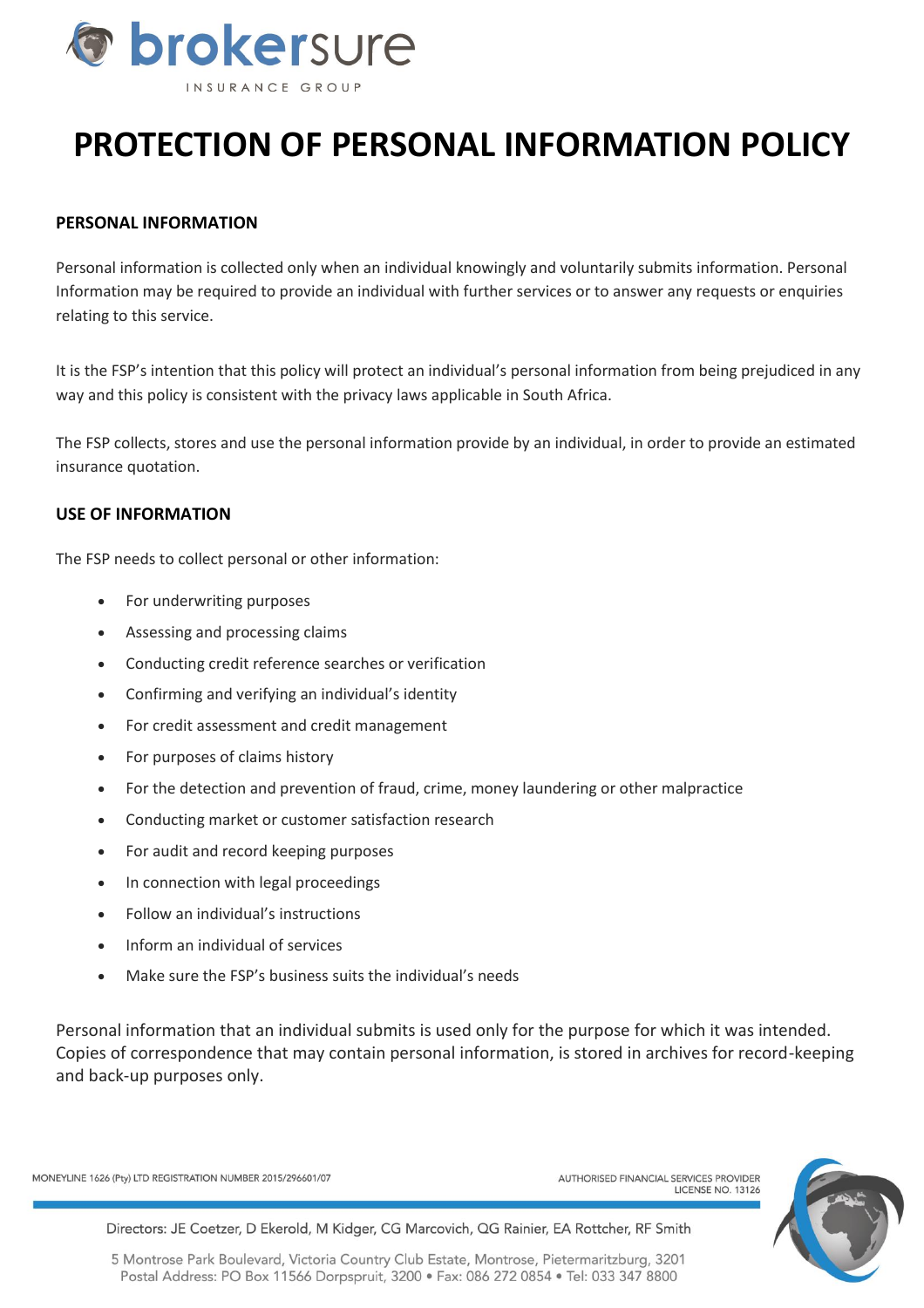

The FSP will not, without an individual's consent, share information with any other third parties, for any purposes whatsoever.

### **SECURITY**

The FSP strives to ensure the security, integrity and privacy of personal information submitted. The FSP will review and update its security measures in accordance with future legislation and technological advances. Unfortunately, no data transmission over the Internet can be guaranteed to be totally secure, however, the FSP will endeavour to take all reasonable steps to protect the personal information, which an individual submits to the FSP or to the FSP's online products and services. The FSP will at all times set the highest standards to ensure the integrity of their systems.

The FSP may engage with other organisations to provide support services to the FSP. Third Parties are obliged to respect the confidentiality of any personal information held by the FSP. A Service Level agreement is in place with all Third parties to ensure adherence to all Privacy Policies.

The FSP's employees are obliged to respect the confidentiality of any personal information held by the FSP. All employees are required to sign an employment contract which includes a confidentiality clause.

The FSP will not reveal any personal information to anyone unless:

- It is compelled to comply with legal and regulatory requirements or when it is otherwise allowed by law
- It is in the public interest
- The FSP needs to do so to protect their rights

The FSP endeavours to take all reasonable steps to keep secure any information which they hold about an individual, and to keep this information accurate and up to date. If at any time, an individual discovers that information gathered about them is incorrect, they may contact the FSP to have the information corrected.

The FSP recognises the importance of protecting the privacy of information collected about individuals, in particular information that is capable of identifying an individual ("personal information").

MONEYLINE 1626 (Pty) LTD REGISTRATION NUMBER 2015/296601/07



Directors: JE Coetzer, D Ekerold, M Kidger, CG Marcovich, QG Rainier, EA Rottcher, RF Smith

5 Montrose Park Boulevard, Victoria Country Club Estate, Montrose, Pietermaritzburg, 3201 Postal Address: PO Box 11566 Dorpspruit, 3200 • Fax: 086 272 0854 • Tel: 033 347 8800